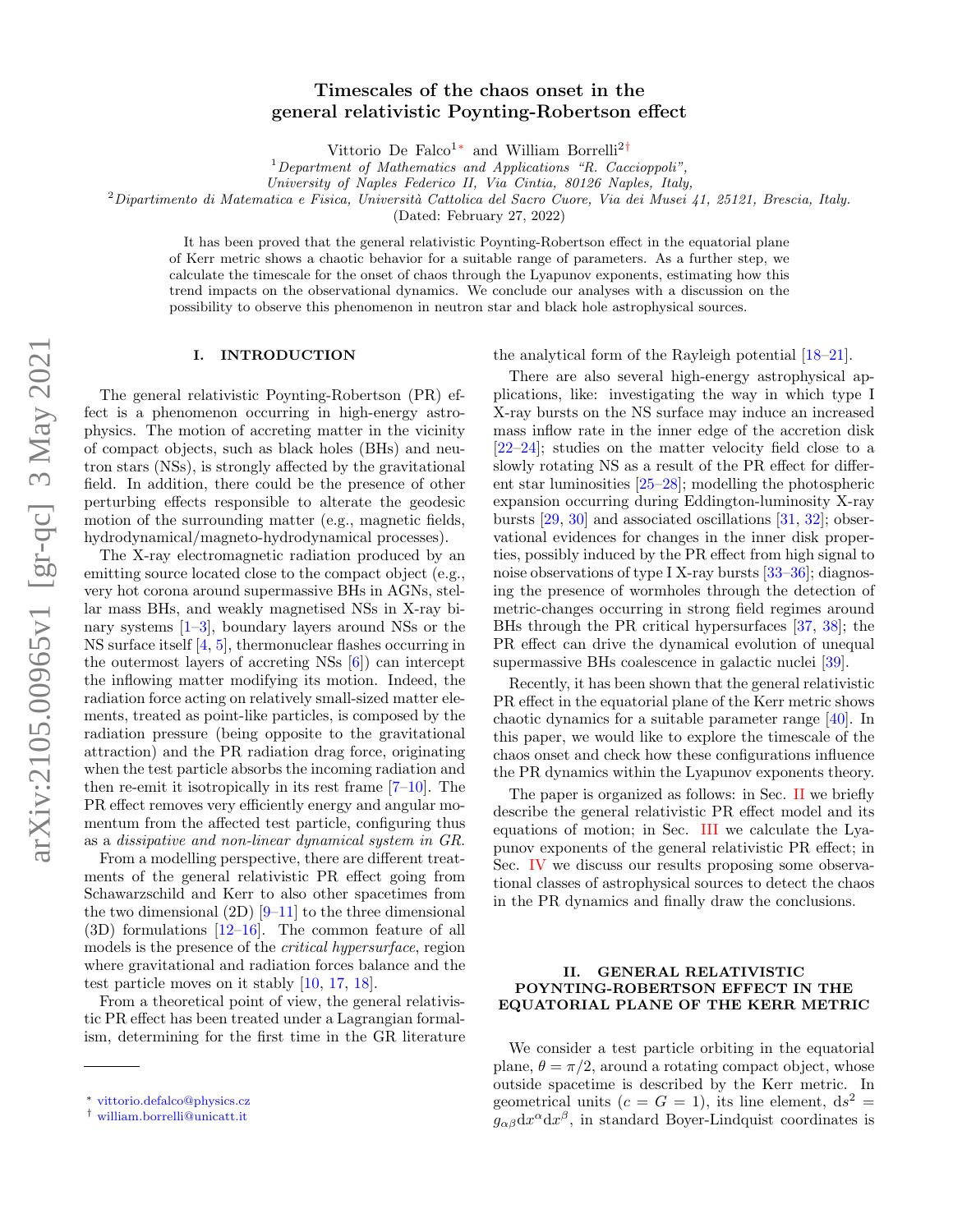parametrized by the mass,  $M$ , and spin,  $a$ , as

$$
ds2 = \left(\frac{2}{r} - 1\right) dt2 - \frac{4a}{r} dt d\varphi + \frac{r2}{\Delta} dr2 + \rho d\varphi2,
$$
 (1)

where  $\Delta = r^2 - 2r + a^2$ , and  $\rho = r^2 + a^2 + 2a^2/r$ .

We assume that the motion of the test particle is influenced by the X-ray electromagnetic radiation field coming from an emitting source located in the vicinity of the rotating compact object. Radiation is treated here as a field superimposed on the Kerr spacetime, located in the equatorial plane, and constituted by a coherent flux of photons, propagating outwards from the center of the radiation source. At each time instant the test particle is hit by a photon, moving along null geodesics in the equatorial plane on the Kerr spacetime. The radiation field includes also the effects of non-zero angular momentum of the photon field, b, that would result from the rotation of the central radiation source and/or frame dragging due to the rotating compact object. Therefore, the photons can be emitted either radially,  $b = 0$ , or in any other direction,  $b \neq 0$ , in the equatorial plane. It is useful to introduce the parameter  $\beta$ , defined as the azimuthal angle of the photon four-momentum measured clockwise from the  $\varphi$ -axis in the local zero angular momentum observer (ZAMO) frame, which is related to the photon angular momentum b through the formula [\[10\]](#page-6-6)

$$
\cos \beta = \frac{bN}{\sqrt{\rho}(1 + bN^{\varphi})},\tag{2}
$$

where  $\beta \in [0, 2\pi]$  and the functions  $N, N^{\varphi}$  read as

$$
N = \sqrt{\frac{\Delta}{\rho}}, \qquad N^{\varphi} = -\frac{2a}{r\Delta}.
$$
 (3)

It is important to note that for  $\sin \beta > 0$  ( $\sin \beta < 0$ ) we are considering outgoing (ingoing) photons [\[10\]](#page-6-6).

We assume that the interaction between the radiation field and the test particle occurs through coherent and isotropic scattering in the test particle rest frame with Thomson cross section  $\sigma_T = 6.7 \times 10^{-25}$  cm<sup>2</sup>. The relative luminosity of the radiation field is encoded in the parameter A, which can be written as  $A/M = L_{\infty}/L_{\text{Edd}}$  [\[9\]](#page-6-7), where  $L_{\infty}$  stays for the luminosity measured by an observer at infinity and  $L_{\text{Edd}} \simeq 1.26 \times 10^{38} (M/M_{\odot}) \text{ erg s}^{-1}$ represents the Eddington limiting luminosity.

The dynamical system describing the equatorial motion of the test particle influenced by the Kerr gravitational field, the radiation pressure and the PR effect is governed by a set of four coupled and fully general relativistic ordinary differential equations of the first order. The first two equations describe the test particle motion in the ZAMO frame in terms of the local spatial velocity  $\nu$  and its azimuthal angle  $\alpha$  measured clockwise with respect to the  $\varphi$ -axis in the ZAMO frame. The last two equations transform these ZAMO quantities into the radial r and angular  $\varphi$  velocities. The set of equations of motion in the Kerr metric reads as  $[9, 10]$  $[9, 10]$  $[9, 10]$ 

<span id="page-1-1"></span>
$$
\frac{d\nu}{dt} = -\frac{N \sin \alpha}{\gamma^2} [a(n)^{\hat{r}} + 2\nu \cos \alpha \theta(n)^{\hat{r}} \hat{\varphi}]
$$
(4)  
+  $A \frac{(1 + bN^{\varphi}) [\cos(\alpha - \beta) - \nu][1 - \nu \cos(\alpha - \beta)]}{\gamma N r \sqrt{\rho}}$   

$$
\frac{d\alpha}{dt} = -\frac{N \cos \alpha}{\nu} [a(n)^{\hat{r}} + 2\nu \cos \alpha \theta(n)^{\hat{r}} \hat{\varphi} + \nu^2 k_{\text{(lie)}}(n)^{\hat{r}}]
$$

$$
+ A \frac{(1 + bN^{\varphi})}{\gamma N r \sqrt{\rho}} \frac{[1 - \nu \cos(\alpha - \beta)] \sin(\beta - \alpha)}{\nu |\sin \beta|}, \quad (5)
$$

$$
\frac{\mathrm{d}\mathbf{r}}{\mathrm{d}\mathbf{t}} = \frac{N\nu\sin\alpha}{\sqrt{g_{rr}}},\tag{6}
$$

$$
\frac{d\varphi}{dt} = \frac{N\nu\cos\alpha}{\sqrt{g_{\varphi\varphi}}} - N^{\varphi}.
$$
\n(7)

where  $\gamma = 1/$ √  $1 - \nu^2$  is the Lorentz factor, and  $a(n)^{\hat{r}}, \theta(n)^{\hat{r}}\hat{\varphi}, k_{\text{(lie)}}(n)^{\hat{r}}$  are the acceleration vector, the expansion tensor, and the relative Lie curvature tensor, respectively, whose explicitly expressions are [\[10\]](#page-6-6)

$$
a(n)^{\hat{r}} = \frac{M[(r^2 + a^2)^2 - 4a^2Mr]}{r^3 \rho \sqrt{\Delta}},
$$
 (8)

$$
\theta(n)^{\hat{r}}_{\hat{\varphi}} = \frac{-aM(3r^2 + a^2)}{r^3 \rho},\tag{9}
$$

$$
k_{\text{(lie)}}(n)^{\hat{r}} = \frac{-\sqrt{\Delta}(r^3 - a^2M)}{r^3\rho}.
$$
\n(10)

## A. Critical hypersurface

The general relativistic PR effect model admits as a particular solution, one where gravitational attraction, radiation pressure, and radiation drag force balance. This configuration defines a region, dubbed as critical hypersurface, describing a circular orbit in the equatorial plane, where the test particle moves on it stably with constant velocity [\[10,](#page-6-6) [17\]](#page-6-11). Therefore, imposing  $\nu = \nu_{\rm crit}, \alpha = 0, r = r_{\rm crit}$  in the equations of motion, we obtain  $d\nu/dt = d\alpha/dt = dr/dt = 0$ , which entails [\[10\]](#page-6-6)

<span id="page-1-2"></span>
$$
\nu_{\rm crit} = \cos \beta, \tag{11}
$$

$$
a(n)^{\hat{r}} + 2\theta(n)^{\hat{r}}{}_{\hat{\varphi}}\nu_{\rm crit} + k_{\text{(Lie)}}(n)^{\hat{r}}\nu_{\rm crit}^2 \tag{12}
$$

$$
= \frac{A(1+bN^{\varphi})^2 \text{sgn}(\sin \beta)}{N^2 r \sqrt{\rho} \gamma_{\text{crit}}^3}.
$$

The first equation gives the constant velocity of the test particle on the critical hypersurface; whereas the second solved implicitly in terms of  $r$  permits to determine the radius of the critical hypersurface in terms of  $M, a, A, b$ .

# <span id="page-1-0"></span>III. LYAPUNOV EXPONENTS OF THE GENERAL RELATIVISTIC PR EFFECT

The theory of the Lyapunov exponents is a generalization of the linear stability theory for dynamical systems,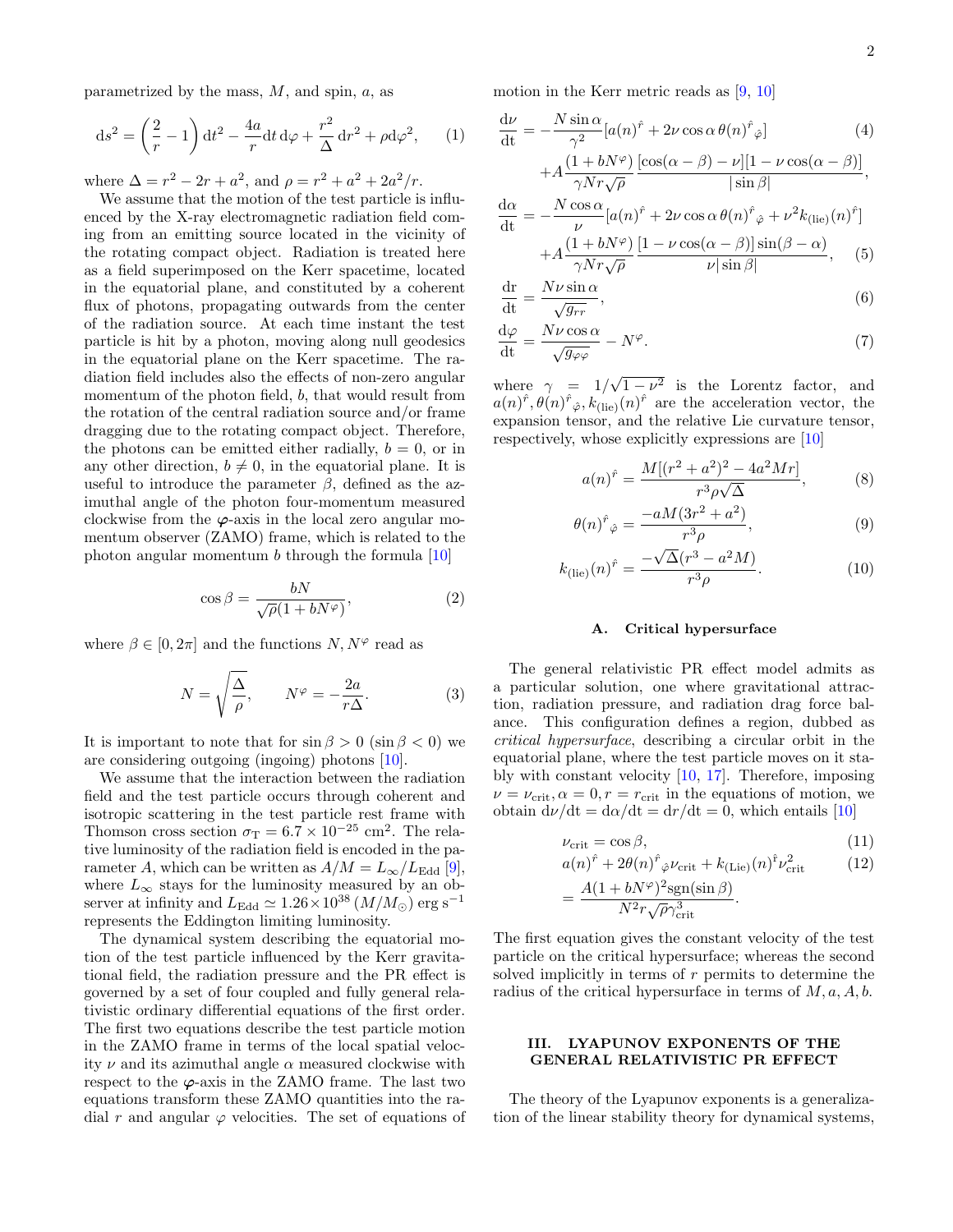that allows to quantify the rate of separation of infinitesimally close trajectories. Roughly speaking, it relies on studying the asymptotic properties of the tangent map to the dynamical system, and this is usually achieved analysing the linearized flow. We give a short account on the method, referring to  $[41, 42]$  $[41, 42]$  $[41, 42]$  for more details.

We first quickly introduce the general framework, before describing the concrete situation we are interested in. Let  $\Phi^t$  be a differentiable flow on an *n*-dimensional connected Riemannian manifold  $(\mathcal{M}, h)$ , where h is the metric on the manifold  $\mathcal{M}^1$  $\mathcal{M}^1$ , and  $d\Phi_x^t : T_x\mathcal{M} \to T_x\mathcal{M}$  the associated tangent map. Here  $T_x\mathcal{M}$  denotes the tangent space to M at  $x \in M$ . The Lyapunov exponents are associated with the evolution of tangent vectors to M. Namely, given a non-zero  $v \in T_x\mathcal{M}$  they are defined as

<span id="page-2-1"></span>
$$
\chi(x, \mathbf{v}) := \lim_{t \to +\infty} \frac{\ln \|d\Phi_x^t \mathbf{v}\|_h}{t} \,. \tag{13}
$$

As v varies in  $T_x\mathcal{M}, \chi(x, v)$  takes  $s \leq n$  distinct values  $\nu_1(x) > \ldots > \nu_s(x)$ , with  $s = s(x)$ . Then one can compute all the Lyapunov exponents, letting vary vectors  $v \in T_x\mathcal{M}$  in Eq. [\(13\)](#page-2-1). However, as explained in [\[41\]](#page-7-2), in practical computations a random choice of vectors always leads to the largest Lyapunov exponent, because the others have essentially zero probability to be obtained.

Let  $\chi_i(x)$ , with  $\chi_1(x) \geq \ldots \chi_n(x)$ , be the Lyapunov exponents at  $x$  counted with their multiplicity. The sum of the first  $p \geq 1$  Lyapunov exponents can be computed choosing p vectors  $v_1, \ldots, v_p \in T_x\mathcal{M}$  and then evaluating the volume of the parallelepiped generated by the transformed vectors  $d\Phi^t \mathbf{v_1}, \ldots, d\Phi^t \mathbf{v_p}$  through the formula:

<span id="page-2-2"></span>
$$
\lim_{t \to \infty} \frac{1}{t} \operatorname{Vol}^{\mathbf{p}}_{\mathbf{h}}([d\Phi_x^t \mathbf{v}_1, \dots, d\Phi_x^t \mathbf{v}_p]) = \sum_{i=1}^p \chi_i(x). \tag{14}
$$

As an example of the applicability of the above formula, let us suppose, for instance, we want to compute the second Lyapunov exponent,  $\chi_2(x)$ . The first one  $\chi_1(x)$  is easily determined by randomly choosing a vector  $v_1 \in T_x\mathcal{M}$  and then employing Eq. [\(13\)](#page-2-1). Therefore, now one needs to choose just another independent vector  $v_2 \in T_x\mathcal{M}$ , compute the volume of the paralleliped  $[d\Phi^t \mathbf{v_1}, d\Phi^t \mathbf{v_2}]$ , and finally take the limit for  $t \to \infty$ :

$$
\lim_{t \to \infty} \frac{1}{t} \operatorname{Vol}_{h}^{2}([d\Phi_{x}^{t} v_{1}, d\Phi_{x}^{t} v_{2}]) = \chi_{1}(x) + \chi_{2}(x). \tag{15}
$$

Subtracting from this sum the value of  $\chi_1(x)$ , one obtains  $\chi_2(x)$ . It is now evident how to iteratively apply this method for computing all the Lyapunov exponents  $\chi_i(x)$ . One simply needs to add each time a new indepedendent vector  $v_i \in T_x\mathcal{M}$  and to use Eq. [\(14\)](#page-2-2).

However, as clarified in [\[42\]](#page-7-3), this procedure requires a careful implementation from a numerical point of view,

as two main issues arise. First, randomly choosing  $\mathbf{v} \in T_xM$ ,  $||dT_x^t \mathbf{v}||_h$ , it exponentially increases as  $t \to \infty$ . Moreover, when at least two vectors are involved in  $(14)$ , the angle between two of them can rapidly become too small to be numerically handled. In [\[42\]](#page-7-3) the authors solve all these issues and then provide tests and examples illustrating their computational strategy.

The concrete setting we are considering is those dynamical systems governed by a set of ordinary differential equations of the following type

<span id="page-2-3"></span>
$$
\frac{dX_i(t)}{dt} = f_i(X_1(t), \dots, X_n(t)), \quad i = 1, \dots, n,
$$
 (16)

where  $f_i$  are supposed to be smooth functions for all  $i = 1, \ldots, n$ , and t plays the role of the time. Let us assume that a time-dependent stationary solution  $(X_1^*(t),...,X_n^*(t))$  exists for the dynamical system [\(16\)](#page-2-3), i.e.,  $f_i(X_1^*(t),...,X_n^*(t)) = 0$  for all  $i = 1,...,n$ . Let us consider now a small perturbation around the stationary solution, i.e.,  $X_i(t) = X_i^*(t) + \delta X_i(t)$  for all  $i = 1, \ldots, n$ , and linearize thus the dynamical system [\(16\)](#page-2-3),

<span id="page-2-4"></span>
$$
\frac{\mathrm{d}(\delta X_i(t))}{\mathrm{d}t} = \mathbb{A}_{ij}(t)\delta X_j(t), \quad i, j = 1, \dots, n,
$$
 (17)

where  $\mathbb{A}_{ij}(t)$  is the *linear stability matrix* obtained as

$$
\mathbb{A}_{ij}(t) = \left. \frac{\partial f_i}{\partial X_j} \right|_{X_i^*(t)}, \quad i, j = 1, \dots, n. \tag{18}
$$

The solution of the linearized equation [\(17\)](#page-2-4) is

$$
\delta X_i(t) = L_{ij}(t) \delta X_j(0), \quad i, j = 1, \dots, n,
$$
 (19)

where the *evolution matrix*  $L_{ij}(t)$  satisfies

$$
\dot{L}_{ij}(t) = \mathbb{A}_{im}(t)L_{mj}(t), \quad i, j = 1, ..., n,
$$
 (20)

and  $L_{ij}(0) = \delta_{ij}$ . We observe that, a priori,  $\mathbb{A}_{im}$  depends on the time t. In the special case where the stationary solution is independent from the time  $t$ , the Lyapunov exponents are simply the eigenvalues of the timeindependent matrix  $A_{ij}$ . Then the *principal Lyapunov* exponent is the maximal eigenvalue of such a matrix.

## 1. Proprieties of the Lyapunov exponents

For conservative dynamical systems the sum of all Lyapunov exponents is zero, because a volume element in the phase space is conserved by the flow. Instead if the dynamical system is dissipative the sum of Lyapunov exponents is negative, as the volume element shrinks along a trajectory. Therefore, the Lyapunov exponents provide information concerning local expansion and contraction of phase space, formalizing thus the concept of stretching rate along different directions [\[43\]](#page-7-4).

<span id="page-2-0"></span><sup>&</sup>lt;sup>1</sup> In Sec. [III A 1,](#page-3-0) we will see that the spacetime  $\mathcal{M} = \mathbb{R}^3$  and the metric  $h$  on  $M$  is the usual euclidean metric.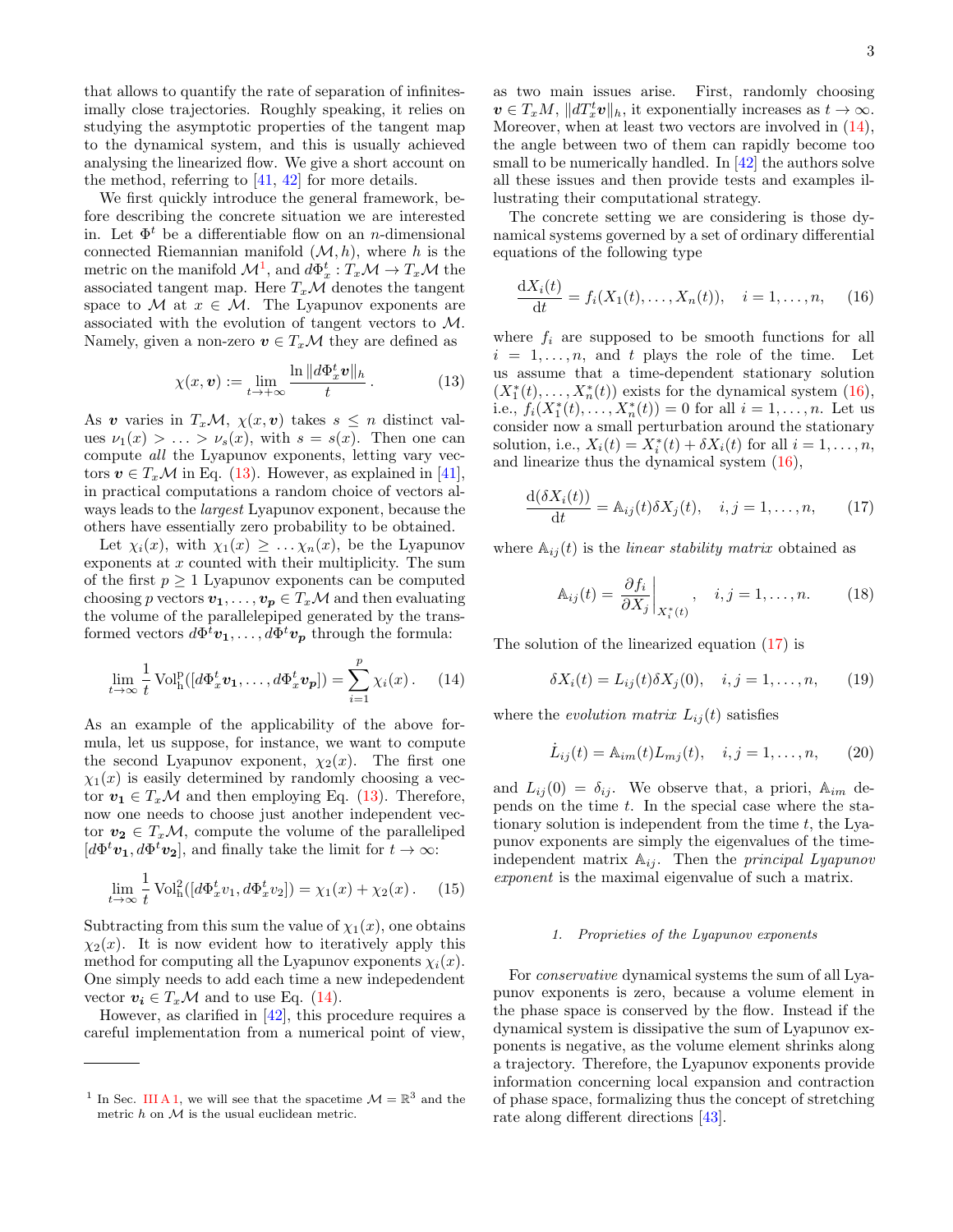Positive Lyapunov exponents are an useful index of the sensitive dependence on the initial conditions<sup>[2](#page-3-1)</sup>  $[44-48]$  $[44-48]$ . Therefore, they are usually taken as a possible indication of chaos provided that some other conditions are satis-fied<sup>[3](#page-3-2)</sup>. Lyapunov exponents are used to characterize unstable orbits, along which chaotic dynamics can develop. As an example, the instability of some circular orbits around a Schwarzschild BH can be quantified by a positive principle Lyapunov exponent, although the geodesics around a Schwarzschild BH are not chaotic [\[50\]](#page-7-7). If a dynamical system shows a positive principal Lyapunov exponent,  $\lambda > 0$ , it is possible to define the Lyapunov time  $T_{\overline{\lambda}} = 1/\overline{\lambda}$ . This is a characteristic timescale on which a dynamical system is unstable or chaotic and beyond which our predictions break down [\[46,](#page-7-8) [50,](#page-7-7) [51\]](#page-7-9).

Despite being helpful, Lyapunov exponents must be exploited with caution as they present some drawbacks, especially in GR theory, which can be summarised as:

- *they vary from orbit to orbit*, not encoding the collective behaviour of all orbits and not usually catching generic information [\[46\]](#page-7-8). In order to get true and appropriate values, they should be averaged over many different points on the same trajectory. Sometimes it can occur that in such a mean process they could return zero values when the considered orbits move in and out of unstable regions [\[52–](#page-7-10)[54\]](#page-7-11);
- they depend on the chosen time coordinate. Since time is relative in GR, the same happens also for the Lyapunov exponents. If this remark is not taken properly into account can bring to erroneous results. However, whenever a preferred time direction exists, the uncertainty of time can be eliminated. For example, in the Schwarzschild and Kerr spacetimes where a timelike Killing vector exists, the coordinate time of the observer at infinity reveals to be the most appropriate choice [\[50,](#page-7-7) [51\]](#page-7-9).

# A. Application of the Lyapunov theory to the general relativistic PR effect

The general relativistic PR effect is rotationally in*variant* (independent from the azimuthal angle  $\varphi$ ) and autonomous (does not explicitly depend on the time t). Therefore Eqs.  $(4)$ ,  $(5)$ ,  $(6)$  represent the dynamical system to investigate. Defined  $\mathbf{X} = (\nu, \alpha, r)$ , the dynamical system can be written as  $d\mathbf{X}/dt = \mathbf{f}(\mathbf{X})$ . We linearly perturb it around the critical hypersurface  $X_0 =$  $(\nu_0, 0, r_0)$  (being a stationary solution, i.e.,  $f(X_0) = 0$ ), where  $\nu_0$  and  $r_0$  can be determined by exploiting Eqs. [\(11\)](#page-1-2) and [\(12\)](#page-1-2). We consider the following perturbations

<span id="page-3-4"></span>
$$
\nu = \nu_0 + \varepsilon \nu_1, \quad \alpha = \varepsilon \alpha_1, \quad r = r_0 + \varepsilon r_1, \quad \varepsilon \ll 1, \tag{21}
$$

also written as  $\mathbf{X} = \mathbf{X_0} + \varepsilon \mathbf{X_1}$ , with  $\mathbf{X_1} = (\nu_1, \alpha_1, r_1)$ .

The components of the linearized  $3 \times 3$  matrix  $\mathbb{A} =$  $(\mathrm{d}f/\mathrm{d}X)_{X=X_0}$  can be found in Table [I,](#page-8-0) where we obtain the linearized dynamical system  $dX_1/dt = A \cdot X_1$ .

As already explained, since the dynamical system is autonomous the Lyapunov exponents coincide with the eigenvalues of the matrix A, denoted as  $\{\lambda_1, \lambda_2, \lambda_3\}$ . The characteristic eigenvalue equation in terms of  $\lambda$  is

$$
c_0 + c_1 \lambda + c_2 \lambda^2 - \lambda^3 = 0, \tag{22}
$$

where

$$
c_0 = \det \mathbb{A}, \qquad c_2 = \text{Tr} \mathbb{A},
$$
  
\n
$$
c_1 = \sum_{\substack{i,j=1 \ i \neq j}}^{3} \left( \frac{a_{ij} a_{ji} - a_{ii} a_{jj}}{2} \right).
$$
 (23)

Since the eigenvalues are the zeroes of a polynomial of third order, we can analytically determine them [\[55\]](#page-7-13).

#### <span id="page-3-0"></span>1. Lyapunov and PR timescales

We can calculate the Lyapunov timescale for the chaos onset as  $T_{\overline{\lambda}} = 1/\lambda$ , where  $\lambda$  is the principal Lyapunov exponent. This time must be compared with the PR timescale  $T_{PR}$ , defined as the time from the start of the numerical simulation until the test particle reaches for the first time the critical hypersurface for moving then on that stably<sup>[4](#page-3-3)</sup>. This time is calculated numerically for each simulation. In order to understand whether the chaotic behavior is influential on the global PR dynamics, we compute the ratio  $T_{\overline{\lambda}}/T_{\text{PR}}$ , and if it is smaller (greater) than one, then the chaos is important (unimportant) [\[51\]](#page-7-9).

As examples we consider selected data from our previous numerical simulations, see Fig. [1](#page-4-1) (see also Fig. 7 in Ref. [\[40\]](#page-7-1), for comparison). The specific data for these simulations are reported in Table [II,](#page-9-0) see simulations 1 – 15. We added also other five examples not reported in previous studies in order to show some variability of parameters, see simulations  $16 - 20$  in Table [II.](#page-9-0)

<span id="page-3-1"></span><sup>2</sup> A dynamical system shows sensitive dependence on the initial conditions if tiny perturbations on the initial conditions leads to significantly different future behaviours.

<span id="page-3-2"></span><sup>3</sup> The widely accepted definition of chaos is due to Robert L. Devaney and it fulfils three proprieties [\[49\]](#page-7-12): (1) sensitive dependence on initial conditions, (2) topologically mixing (any given region or open set of the phase space eventually overlaps with any other given region in the phase space), (3) presence of a dense set of periodic orbits (every point in the dynamical real space is approached arbitrarily close by periodic orbits).

<span id="page-3-3"></span><sup>4</sup> There are some examples, where the test particle can cross the critical hypersurface and then not moving anymore on that (see figures in Sec. 3.4 of Ref. [\[56\]](#page-7-14), for more details).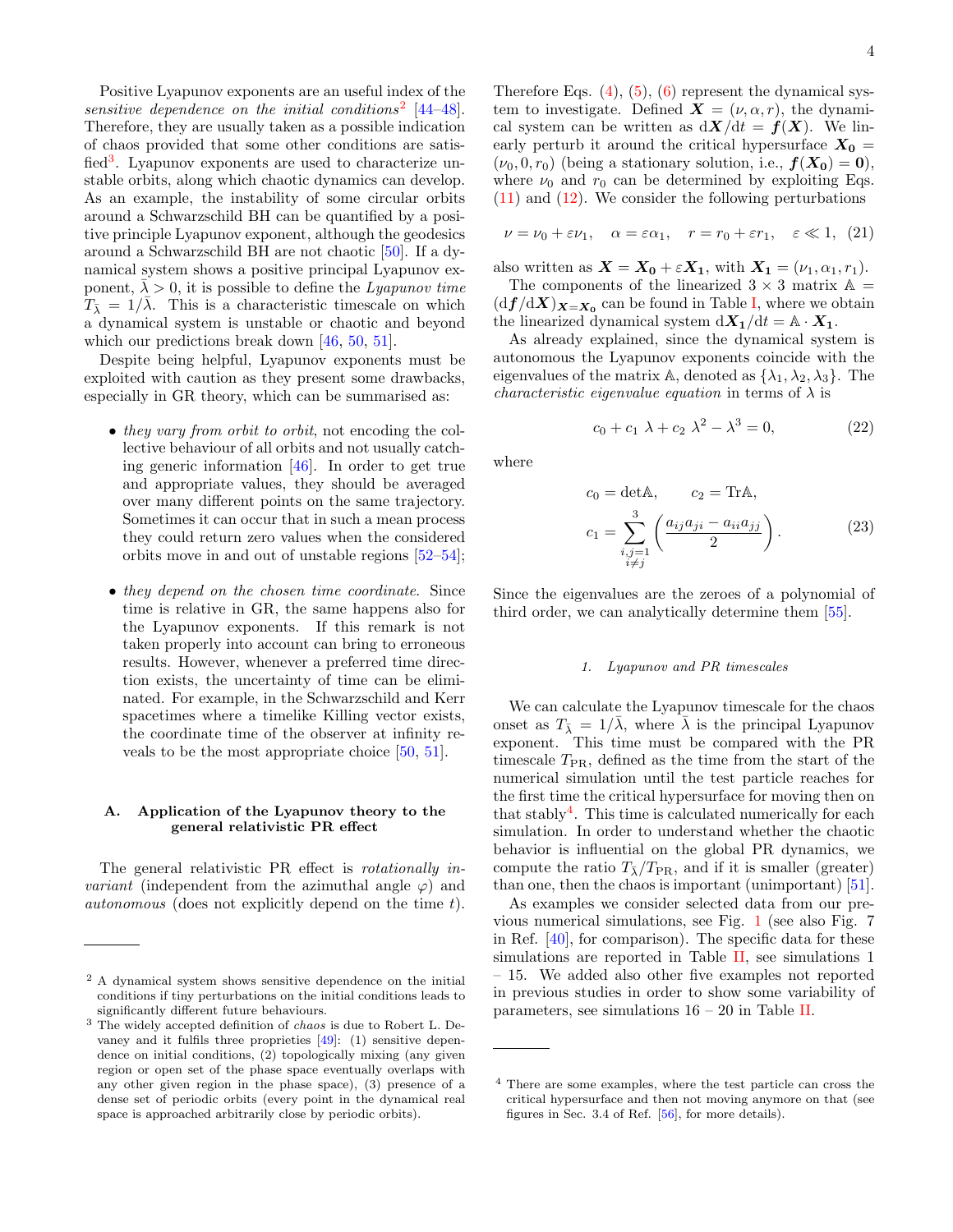

<span id="page-4-1"></span>FIG. 1. Parameter space  $(r_u, a, b)$ , where  $r_u$  is the homoclinic orbit's parameter, and b is fixed to  $b = 3$ . This space is delimited by the innermost bound circular orbit,  $r_{\text{IBCO}}$ , and the innermost stable circular orbit,  $r_{\text{ISCO}}$ . All the (blue and red) dots represent the parameter subspace in correspondence of which the chaotic dynamic occurs. The red dots are the selected examples reported in simulations  $1 - 15$  in Table [II.](#page-9-0)

### <span id="page-4-0"></span>IV. DISCUSSIONS AND CONCLUSIONS

The strategy to detect chaos in the PR dynamics relies on computing the *Melnikov integral*  $\mathcal{M}$ , whose integrating function is the Poisson brackets of the unperturbed Kerr Hamiltonian function and the PR dissipative perturbations. This is a function of mass  $M$ , spin a, homoclinic orbit parameter  $r_u$ , photon impact parameter b, and test particle's initial condition  $r_0$ , i.e.,  $\mathscr{M} = \mathscr{M}(M, a, r_u, b; r_0)$  [\[40\]](#page-7-1). If there is a combination of these parameters which nullifies  $\mathcal{M}$ , this means that in correspondence of these values chaotic dynamics occurs. The general relativistic PR effect shows chaos for a suitable range of parameters, see Fig. [1](#page-4-1) for an example<sup>[5](#page-4-2)</sup>.

As subsequent analysis, in this work we have investigated whether the chaotic dynamics is observationally relevant on the PR dynamics. To this end, we have exploited the theory of Lyapunov exponents, which allows to estimate the timescale of the chaos onset. The procedure is essentially based on perturbing the general relativistic PR equations of motion  $(4) - (6)$  $(4) - (6)$  $(4) - (6)$  for low luminosities in terms of the parameter  $\varepsilon = A/M \ll 1$  around the critical hypersurface values (configuration of equilibrium for the PR dynamical system), see Eq. [\(21\)](#page-3-4). Therefore, after performing these calculations, we obtain the linearized matrix A, which is numerically determined once  $M, a, A, b, r_0$  have been assigned. Since the PR model is an autonomous dynamical system, the eigenvalues of A are exactly the Lyapunov exponents  $\{\lambda_1, \lambda_2, \lambda_3\}$ . Finally, considering the maximum of the real parts of the

eigenvalues, we determine the principal Lyapunov exponent  $\overline{\lambda}$ , whose inverse value corresponds to the Lyapunov timescale  $T_{\overline{\lambda}} = 1/\overline{\lambda}$  for estimating the chaos onset. Another fundamental information is encoded in the PR timescale  $T_{PR}$ , defined as the time from the start of the numerical simulation until the test particle reaches for the first time the critical hypersurface for then moving on it stably. In order to understand how the chaotic behaviour impacts on the PR dynamics, we consider the ratio between the Lyapunov  $T_{\overline{\lambda}}$  and PR  $T_{PR}$  timescales: if  $T_{\overline{\lambda}}/T_{\text{PR}} \leq 1$  it means that the chaos is observationally significant, whereas if  $T_{\overline{\lambda}}/T_{\text{PR}} > 1$  is unimportant.

We performed 20 numerical simulations, whose detailed values are reported in Table [II.](#page-9-0) We note that the chaos is significant for simulations  $7 - 20$ , while there is any influence for simulations  $1 - 6$ . However, we checked by performing other numerical simulations that varying the luminosity parameter  $A$ , namely making it smaller and smaller, it is possible to have also for simulations 1 – 6 a ratio lower than one. Once we calculate the Lyapunov timescale, we have an indication on how to tune the parameters for having a PR timescale such that it is smaller or greater than the time for the chaos onset. We note also that fixed the value of the photon impact parameter b, and chosen, for hypothesis, a small value of the luminosity parameter A, it follows that an important role is played by the spin a. Indeed, the test particle's initial conditions are also fundamental, but they are strongly related to  $\{M, a, b\}$  via the Melnikov integral  $\mathcal{M}$  [\[40\]](#page-7-1).

From an observational point of view, it is significant to understand how to identify the astrophysical systems where chaos in the PR dynamics can be detected. The requirement of low luminosities permits to provide a first stringent criterion. The mass  $M$  and spin  $a$  of a compact object can be normally estimated by means of several strategies (see e.g., [\[57,](#page-7-15) [58\]](#page-7-16), for more details). In addition, the surrounding accreting matter can be found distributed almost everywhere with generally different velocities, including some initial configurations for having chaotic dynamics [\[59\]](#page-7-17). Therefore, only the photon impact parameter b must be estimated. It cannot be measured directly from the observational data, but it can be linked to the emitting surface radius  $R_{\star}$  (supposed to be a spherical region) and angular velocity  $\Omega_{\star}$  (assuming that the emitting surface rigidly rotates) through the formula (see Ref. [\[13\]](#page-6-26), for more details)

<span id="page-4-3"></span>
$$
b \equiv \left[ -\frac{g_{t\varphi} + g_{\varphi\varphi} \Omega_{\star}}{g_{tt} + g_{t\varphi} \Omega_{\star}} \right]_{r=R_{\star}} = \frac{a^2 R_{\star} \Omega_{\star} \rho(R_{\star})}{R_{\star} + 2M(a\Omega_{\star} - 1)}.
$$
 (24)

In addition, we have that  $\Omega_{\star} \in [\Omega_-, \Omega_+]$ , being

$$
\Omega_{\pm} = \frac{-g_{t\varphi} \pm \sqrt{g_{t\varphi}^2 - g_{tt}g_{\varphi\varphi}}}{g_{\varphi\varphi}}.\tag{25}
$$

Since  $R_{\star}$  can be estimated from the observations, we can relate  $\Omega_{\star}$  in terms of b, a, M, R<sub> $_{\star}$ </sub>, via Eq. [\(24\)](#page-4-3), as

$$
\Omega_{\star} = \frac{2aM + b(R_{\star} - 2M)}{\rho(R_{\star}) - 2Mab}.\tag{26}
$$

<span id="page-4-2"></span><sup>5</sup> For discovering other ranges of parameters for which chaos occurs, we developed a code written in Mathematica, which permits to facilitate this research (see Ref. [47] in [\[40\]](#page-7-1), for more details).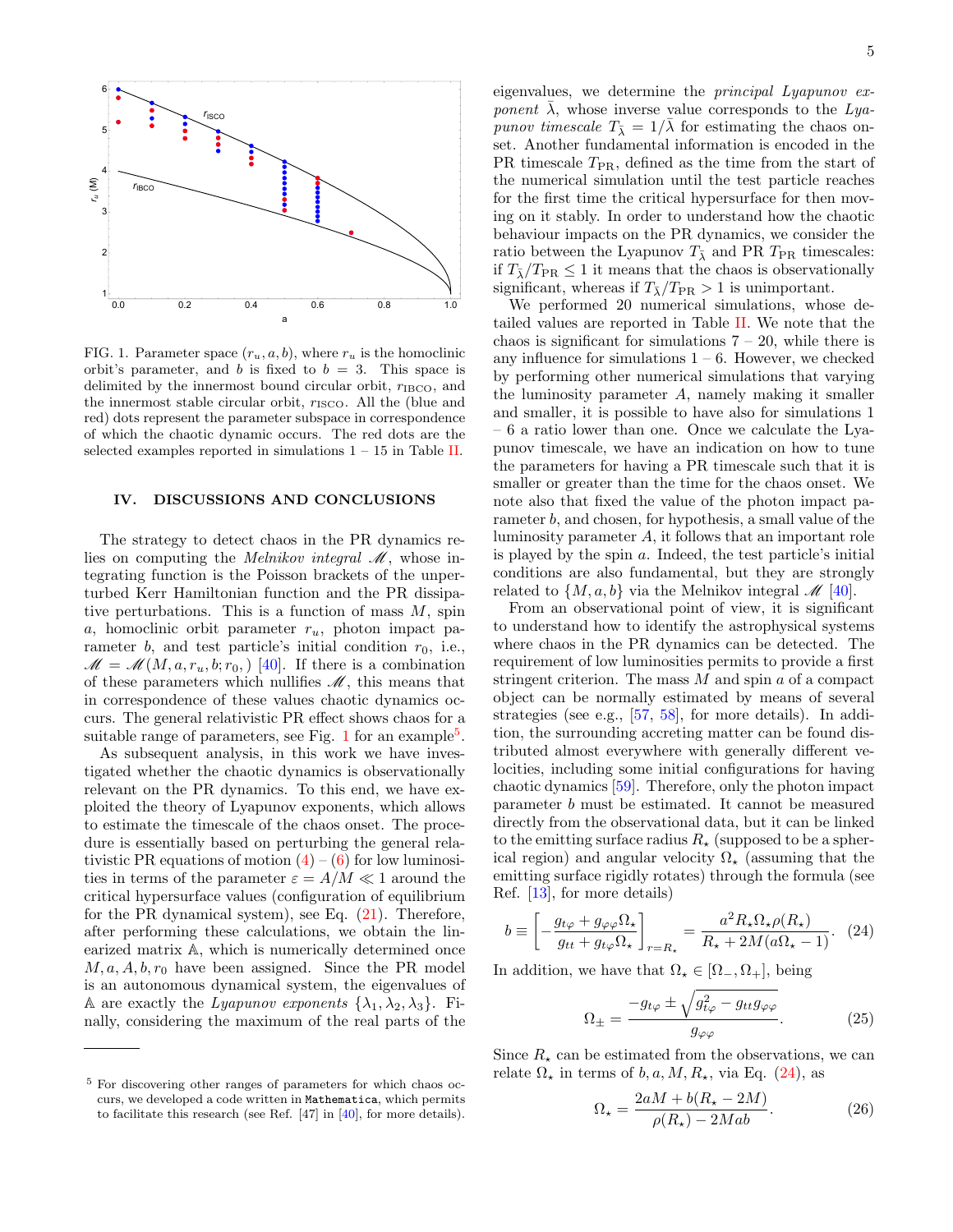The last condition imposes thus a further constraint to single out the astrophysical systems exhibiting chaos.

It is important now to distinguish the physics of BH and NS systems. For a *standard NS* of mass  $M = 1.4 M_{\odot}$ and radius  $R_{\star} = 6M$ , if we consider the NS surface as emitting region, then the spin  $a$  can be expressed as a function of the NS angular velocity  $\Omega_{\star}$  through  $a = \mathcal{C}\Omega_{\star}/z$ , where C depends on the NS structure and equation of state, which in our case amounts to be  $C = 1.1 \times 10^{-4}$  s/rad [\[60\]](#page-7-18), and  $z = (1.4GM_{\odot}/c^3)/(2\pi)$  is the conversion gravitational factor. In this way, we have  $a = a(b)$ , which for  $b \sim 3$  we obtain  $a \sim 10^{-6}$ , corresponding thus to extremely slowly rotating NSs, namely  $\Omega_{\star} \sim 0.06$  rad/s or spin period  $T_{\star} \equiv 2\pi/\Omega_{\star} \sim 100$  s. In Fig. [2,](#page-5-0) we plot how the NS angular velocity  $\Omega_{\star}$  and spin period  $T_{\star}$  changes in terms of the photon impact parameter b. In addition, since NSs are very small compact objects, they have a very low luminosity. Assuming that the NS surface temperature is  $T = 10^6$  K, its luminosity can be calculated through the Stefan-Boltzmann law in terms of the Sun's luminosity (where Sun's temperature  $T_{\odot} = 5800$  K and radius  $R_{\odot} = 7 \times 10^5$  Km), obtaining thus  $L/L_{\odot} = 0.2$ . The Eddington luminosity is  $L_{\text{Edd}} = 4.48 \times 10^4 L_{\odot}$ , therefore  $A \leq 4.46 \times 10^{-6}$ . In rows 1, 2, 3 in Table [III,](#page-10-0) we report the data of some NSs, in which our study can be applied.



<span id="page-5-0"></span>FIG. 2. Plot of the NS surface's angular velocity  $\Omega_{\star}$  and spin period  $T_{\star}$  in terms of photon impact parameter b.

Instead, if we consider either a boundary layer around a NS or a hot corona around a BH, a and  $\Omega_{\star}$  are now independent. In the case of a boundary layer around a NS we know that it is located very close to the NS surface,  $R_{\star} \sim (5-7)M$ , and it is rigidly rotating with Keplerian angular velocity  $\Omega_{\star} = \Omega_K(R_{\star}) \equiv M/(a + R_{\star})^{3/2}$  [\[5\]](#page-6-3). The additional requirement of low luminosities sees these configurations hosted in atoll sources, characterised by  $A \leq 0.06$  [\[61\]](#page-7-19). In Fig. [3](#page-5-1) we plot the photon impact parameter  $b$  in terms of the NS spin  $a$ , the only free parameter in this case. Finally in rows 3, 4, 5 in Table [III,](#page-10-0) there are the data of some astrophysical examples.

In the BH case, the emitting surface is represented by the hot corona, which is located in the range of



<span id="page-5-1"></span>FIG. 3. Plot of the NS boundary layer's photon impact parameter  $b$  in terms of the NS spin  $a$ . The continuous  $(R_{\star} = 5M)$  and dashed  $(R_{\star} = 7M)$  lines delimit the light grey shaded area, which includes all admissible physical cases.

 $R_{\star} \sim (3 - 10)M$ . We assume that the matter is rotating with Keplerian velocity  $\Omega_{\star} = \Omega_K(R_{\star})$ . There are however different models of the hot corona's angular velocity proposed in the literature (see Ref. [\[62\]](#page-7-20), for more details). We impose also that these sources must be characterised by very small luminosities  $A \lesssim 0.01$ . In Fig. [4](#page-5-2) we plot the photon impact parameter  $b$  in terms of the BH spin values using different models of the hot corona's angular velocity as reported in Ref. [\[62\]](#page-7-20), in order to show how the b range values change in terms of different approaches. In rows 7, 8 ,9 in Table [III](#page-10-0) we show the data of some astrophysical sources.



<span id="page-5-2"></span>FIG. 4. Plot of the BH hot corona's photon impact parameter  $b$  in terms of the BH spin  $a$  for different locations (light grey shaded area), delimited by  $R_{\star} = 3M$  (continuous line) and  $R_{\star} = 10M$  (dashed line) in terms of different models of angular velocity  $\Omega_{\star}$ : Keplerian  $\Omega_{K}(R_{\star})$  coincident with the slab-like in the equatorial plane (black lines), and ZAMO  $\Omega_{\text{ZAMO}} = [-g_{t\varphi}/g_{\varphi\varphi}]_{r=R_{\star}}$  (blue line). Looking at Eq. [\(24\)](#page-4-3), it is understandable why to  $\Omega_{\rm ZAMO}$  corresponds always  $b=0$ for all possible values of a and  $R_{\star}$ .

The above discussions together with the related for-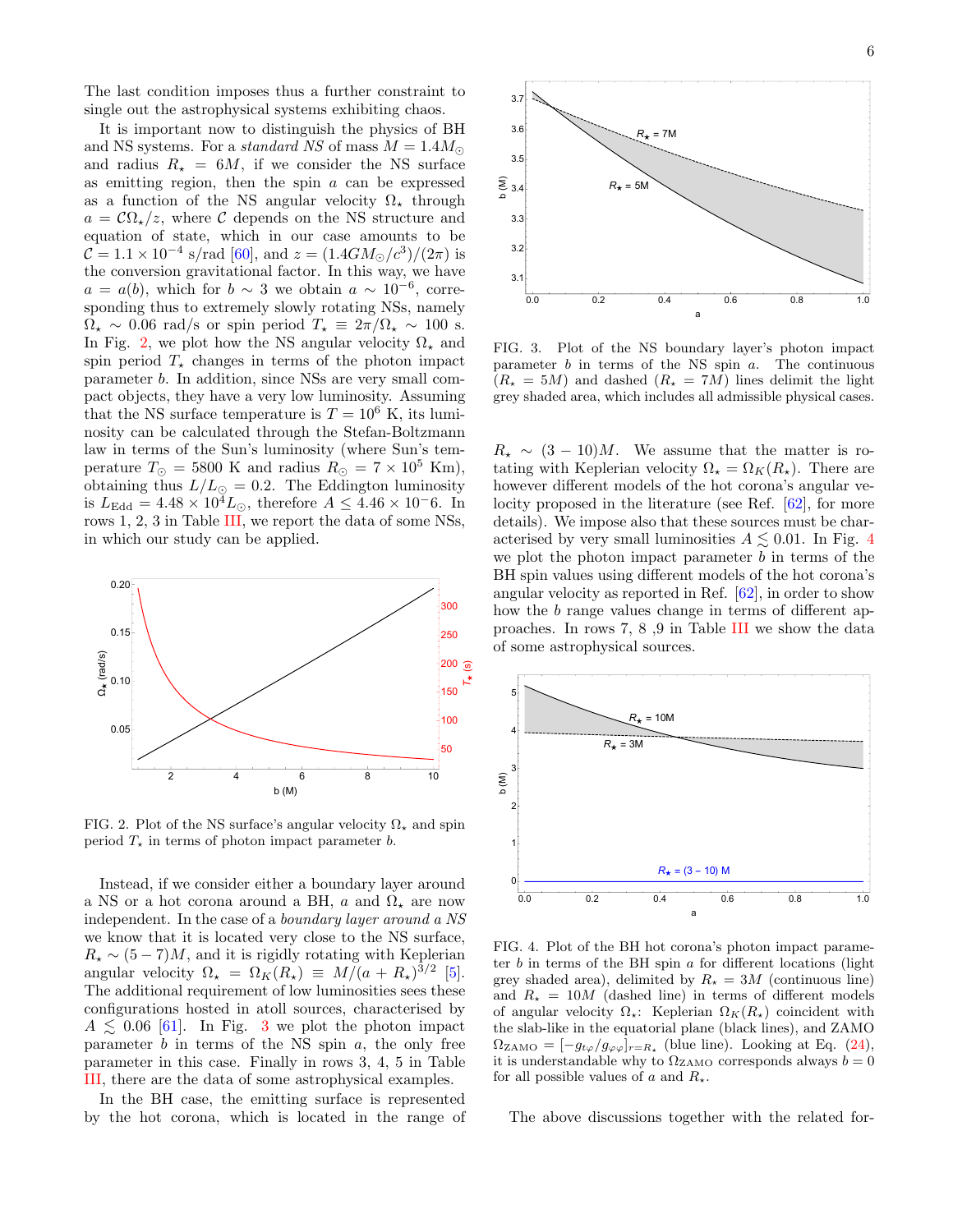mulas, plots, and examples provide some basic strategies, which could be more extensively investigated and improved from an observational point of view through the analysis of several data related to astrophysical BH and NS sources. In addition, our approach is not only restricted to the PR effect, but it can be further extended to study the timescales of other relevant phenomena occurring in high-energy accretion physics (see e.g., [\[63–](#page-7-21)[66\]](#page-7-22)).

- <span id="page-6-0"></span>[1] A. C. Fabian, A. Lohfink, E. Kara, M. L. Parker, R. Vasudevan, and C. S. Reynolds, [Monthly Notices](http://dx.doi.org/ 10.1093/mnras/stv1218) [of the Royal Astronomical Society](http://dx.doi.org/ 10.1093/mnras/stv1218) 451, 4375 (2015), [arXiv:1505.07603 \[astro-ph.HE\].](http://arxiv.org/abs/1505.07603)
- [2] R. C. Reis and J. M. Miller, ApJL 769[, L7 \(2013\),](http://dx.doi.org/10.1088/2041-8205/769/1/L7) [arXiv:1304.4947 \[astro-ph.HE\].](http://arxiv.org/abs/1304.4947)
- <span id="page-6-1"></span>[3] C. Done, M. Gierliński, and A. Kubota,  $A\&A$  Rev. 15, [1 \(2007\),](http://dx.doi.org/10.1007/s00159-007-0006-1) [arXiv:0708.0148.](http://arxiv.org/abs/0708.0148)
- <span id="page-6-2"></span>[4] N. A. Inogamov and R. A. Sunyaev, Astronomy Letters 25, 269 (1999), [astro-ph/9904333.](http://arxiv.org/abs/astro-ph/9904333)
- <span id="page-6-3"></span>[5] R. Popham and R. Sunyaev, [The Astrophysical Journal](http://dx.doi.org/10.1086/318336) 547[, 355 \(2001\),](http://dx.doi.org/10.1086/318336) [astro-ph/0004017.](http://arxiv.org/abs/astro-ph/0004017)
- <span id="page-6-4"></span>[6] W. H. G. Lewin, J. van Paradijs, and R. E. Taam, [Space](http://dx.doi.org/10.1007/BF00196124) [Science Reviews](http://dx.doi.org/10.1007/BF00196124) 62, 223 (1993).
- <span id="page-6-5"></span>[7] J. H. Poynting, Monthly Notices of the Royal Astronomical Society 64, 1 (1903).
- [8] H. P. Robertson, [Monthly Notices of the Royal Astro](http://dx.doi.org/10.1093/mnras/97.6.423)[nomical Society](http://dx.doi.org/10.1093/mnras/97.6.423) 97, 423 (1937).
- <span id="page-6-7"></span>[9] D. Bini, R. T. Jantzen, and L. Stella, [Classical and](http://dx.doi.org/10.1088/0264-9381/26/5/055009) [Quantum Gravity](http://dx.doi.org/10.1088/0264-9381/26/5/055009) 26, 055009 (2009), [arXiv:0808.1083](http://arxiv.org/abs/0808.1083)  $\left[\text{gr-qc}\right]$ .
- <span id="page-6-6"></span>[10] D. Bini, A. Geralico, R. T. Jantzen, O. Semerák, and L. Stella, [Classical and Quantum Gravity](http://dx.doi.org/ 10.1088/0264-9381/28/3/035008) 28, 035008 [\(2011\),](http://dx.doi.org/ 10.1088/0264-9381/28/3/035008) [arXiv:1408.4945 \[gr-qc\].](http://arxiv.org/abs/1408.4945)
- <span id="page-6-8"></span>[11] D. Bini, A. Geralico, and A. Passamonti, [MNRAS](http://dx.doi.org/10.1093/mnras/stu2082) 446, [65 \(2015\),](http://dx.doi.org/10.1093/mnras/stu2082) [arXiv:1410.3099 \[astro-ph.HE\].](http://arxiv.org/abs/1410.3099)
- <span id="page-6-9"></span>[12] V. De Falco, P. Bakala, E. Battista, D. Lančová, M. Falanga, and L. Stella, [Phys. Rev. D](http://dx.doi.org/ 10.1103/PhysRevD.99.023014) 99, 023014 [\(2019\).](http://dx.doi.org/ 10.1103/PhysRevD.99.023014)
- <span id="page-6-26"></span>[13] P. Bakala, V. De Falco, E. Battista, K. Goluchová, D. Lančová, M. Falanga, and L. Stella, PRD 100[, 104053](http://dx.doi.org/10.1103/PhysRevD.100.104053) [\(2019\).](http://dx.doi.org/10.1103/PhysRevD.100.104053)
- [14] M. Wielgus, MNRAS 488[, 4937 \(2019\),](http://dx.doi.org/10.1093/mnras/stz2079) [arXiv:1907.11268](http://arxiv.org/abs/1907.11268) [\[astro-ph.HE\].](http://arxiv.org/abs/1907.11268)
- [15] V. De Falco, P. Bakala, and M. Falanga, [Phys. Rev. D](http://dx.doi.org/10.1103/PhysRevD.101.124031) 101[, 124031 \(2020\),](http://dx.doi.org/10.1103/PhysRevD.101.124031) [arXiv:2006.01452 \[gr-qc\].](http://arxiv.org/abs/2006.01452)
- <span id="page-6-10"></span>[16] V. De Falco and M. Wielgus, arXiv e-prints arXiv:2103.17165 (2021), [arXiv:2103.17165 \[gr-qc\].](http://arxiv.org/abs/2103.17165)
- <span id="page-6-11"></span>[17] V. De Falco and P. Bakala, PRD 101[, 024025 \(2020\),](http://dx.doi.org/10.1103/PhysRevD.101.024025) [arXiv:1911.03649 \[hep-th\].](http://arxiv.org/abs/1911.03649)
- <span id="page-6-12"></span>[18] V. De Falco, arXiv e-prints , arXiv:2006.01462 (2020), [arXiv:2006.01462 \[gr-qc\].](http://arxiv.org/abs/2006.01462)
- [19] V. De Falco, E. Battista, and M. Falanga, [Physical Re](http://dx.doi.org/10.1103/PhysRevD.97.084048)view D 97[, 084048 \(2018\),](http://dx.doi.org/10.1103/PhysRevD.97.084048) [arXiv:1804.00519 \[gr-qc\].](http://arxiv.org/abs/1804.00519)
- [20] V. De Falco and E. Battista, EPL 127[, 30006 \(2019\),](http://dx.doi.org/10.1209/0295-5075/127/30006) [arXiv:1907.13354 \[gr-qc\].](http://arxiv.org/abs/1907.13354)
- <span id="page-6-13"></span>[21] V. De Falco and E. Battista, [Phys. Rev. D](http://dx.doi.org/10.1103/PhysRevD.101.064040) 101, 064040 [\(2020\),](http://dx.doi.org/10.1103/PhysRevD.101.064040) [arXiv:2003.04416 \[gr-qc\].](http://arxiv.org/abs/2003.04416)
- <span id="page-6-14"></span>[22] M. A. Walker, [The Astrophysical Journal](http://dx.doi.org/10.1086/170969) 385, 642 [\(1992\).](http://dx.doi.org/10.1086/170969)

### ACKNOWLEDGEMENTS

V.D.F. thanks Gruppo Nazionale di Fisica Matematica of Istituto Nazionale di Alta Matematica for support. W.B. acknowledges support from Gruppo Nazionale per l'Analisi Matematica, la Probabilità e le loro Applicazioni of Istituto Nazionale di Alta Matematica.

- [23] D. Lančová, P. Bakala, K. Goluchová, M. Falanga, V. De Falco, and L. Stella, in Proceedings of RAGtime 17-19: Workshops on black holes and neutron stars, 17-19/23-26 Oct., 1-5 Nov. 2015/2016/2017, Opava, Czech Republic, Z. Stuchlík, G. Török and V. Karas editors, Silesian University in Opava, 2017, ISBN 978-80-7510-257-7, ISSN 2336-5676, p. 127-136 (2017) pp. 127–136.
- <span id="page-6-15"></span>[24] P. C. Fragile, D. R. Ballantyne, and A. Blankenship, [Nature Astronomy , 6 \(2020\).](http://dx.doi.org/10.1038/s41550-019-0987-5)
- <span id="page-6-16"></span>[25] M. A. Abramowicz, G. F. R. Ellis, and A. Lanza, [The](http://dx.doi.org/10.1086/169211) [Astrophysical Journal](http://dx.doi.org/10.1086/169211) 361, 470 (1990).
- [26] F. K. Lamb and M. C. Miller, [The Astrophysical Journal](http://dx.doi.org/10.1086/175221) 439[, 828 \(1995\).](http://dx.doi.org/10.1086/175221)
- [27] M. C. Miller and F. K. Lamb, [The Astrophysical Journal](http://dx.doi.org/10.1086/177929) 470[, 1033 \(1996\).](http://dx.doi.org/10.1086/177929)
- <span id="page-6-17"></span>[28] M. C. Miller, F. K. Lamb, and D. Psaltis, [The Astro](http://dx.doi.org/10.1086/306408)[physical Journal](http://dx.doi.org/10.1086/306408) 508, 791 (1998), [astro-ph/9609157.](http://arxiv.org/abs/astro-ph/9609157)
- <span id="page-6-18"></span>[29] M. Wielgus, W. Kluźniak, A. Sadowski, R. Narayan, and M. Abramowicz, MNRAS 454[, 3766 \(2015\),](http://dx.doi.org/10.1093/mnras/stv2191) [arXiv:1505.06099 \[astro-ph.HE\].](http://arxiv.org/abs/1505.06099)
- <span id="page-6-19"></span>[30] M. Wielgus, in [Star Clusters and Black Holes in Galaxies](http://dx.doi.org/10.1017/S1743921315007693) [across Cosmic Time](http://dx.doi.org/10.1017/S1743921315007693), IAU Symposium, Vol. 312, edited by Y. Meiron, S. Li, F.-K. Liu, and R. Spurzem (2016) pp. 131–134.
- <span id="page-6-20"></span>[31] M. Wielgus, A. Stahl, M. Abramowicz, and W. Kluźniak, [Astronomy & Astrophysics](http://dx.doi.org/10.1051/0004-6361/201220228) 545, A123 [\(2012\),](http://dx.doi.org/10.1051/0004-6361/201220228) [arXiv:1208.2939 \[astro-ph.HE\].](http://arxiv.org/abs/1208.2939)
- <span id="page-6-21"></span>[32] D. A. Bollimpalli, M. Wielgus, D. Abarca, and W. Kluźniak, MNRAS 487[, 5129 \(2019\),](http://dx.doi.org/10.1093/mnras/stz1597) [arXiv:1812.01299 \[astro-ph.HE\].](http://arxiv.org/abs/1812.01299)
- <span id="page-6-22"></span>[33] D. R. Ballantyne and T. E. Strohmayer, [The Astrophysi](http://dx.doi.org/10.1086/382703)[cal Journal Letters](http://dx.doi.org/10.1086/382703) 602, L105 (2004), [astro-ph/0401154.](http://arxiv.org/abs/astro-ph/0401154)
- [34] L. Keek, D. R. Ballantyne, E. Kuulkers, and T. E. Strohmayer, ApJj 789[, 121 \(2014\),](http://dx.doi.org/10.1088/0004-637X/789/2/121) [arXiv:1403.4940](http://arxiv.org/abs/1403.4940) [\[astro-ph.HE\].](http://arxiv.org/abs/1403.4940)
- [35] L. Keek, D. R. Ballantyne, E. Kuulkers, and T. E. Strohmayer, ApJL 797[, L23 \(2014\),](http://dx.doi.org/10.1088/2041-8205/797/2/L23) [arXiv:1410.5434](http://arxiv.org/abs/1410.5434) [\[astro-ph.HE\].](http://arxiv.org/abs/1410.5434)
- <span id="page-6-23"></span>[36] L. Keek, Z. Arzoumanian, P. Bult, E. M. Cackett, D. Chakrabarty, J. Chenevez, A. C. Fabian, K. C. Gendreau, S. Guillot, T. Güver, J. Homan, G. K. Jaisawal, F. K. Lamb, R. M. Ludlam, S. Mahmoodifar, C. B. Markwardt, J. M. Miller, G. Prigozhin, Y. Soong, T. E. Strohmayer, and M. T. Wolff, ApJL 855[, L4 \(2018\),](http://dx.doi.org/10.3847/2041-8213/aab104) [arXiv:1808.06441 \[astro-ph.HE\].](http://arxiv.org/abs/1808.06441)
- <span id="page-6-24"></span>[37] V. De Falco, E. Battista, S. Capozziello, and M. De Laurentis, Phys. Rev. D 101[, 104037 \(2020\),](http://dx.doi.org/10.1103/PhysRevD.101.104037) [arXiv:2004.14849 \[gr-qc\].](http://arxiv.org/abs/2004.14849)
- <span id="page-6-25"></span>[38] V. De Falco, E. Battista, S. Capozziello, and M. De Laurentis, Phys. Rev. D 103[, 044007 \(2021\).](http://dx.doi.org/10.1103/PhysRevD.103.044007)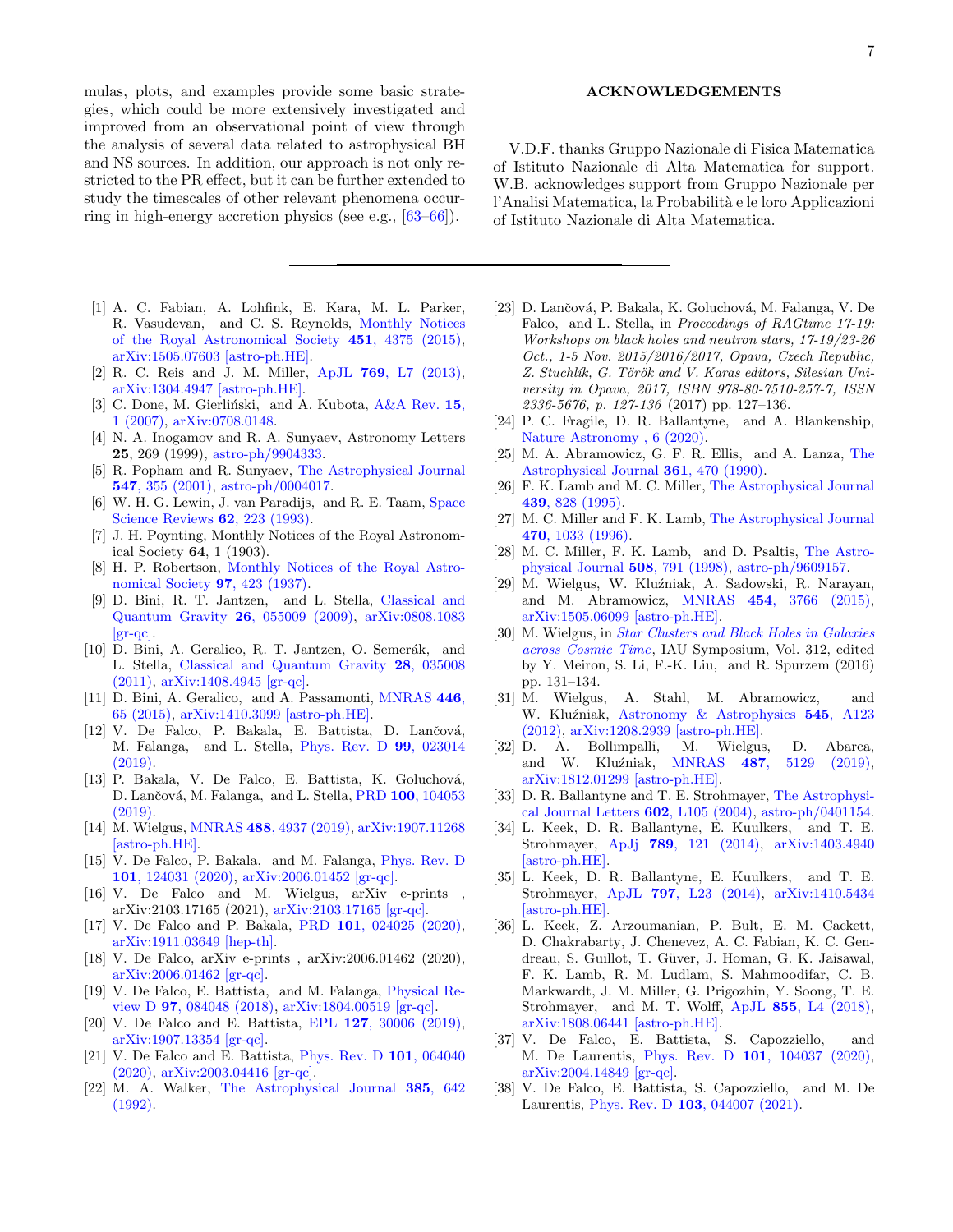- <span id="page-7-0"></span>[39] X. Chen, D. N. C. Lin, and X. Zhang, [ApjL](http://dx.doi.org/10.3847/2041-8213/ab8384) 893, L15 [\(2020\),](http://dx.doi.org/10.3847/2041-8213/ab8384) [arXiv:2003.11770 \[astro-ph.HE\].](http://arxiv.org/abs/2003.11770)
- <span id="page-7-1"></span>[40] V. De Falco and W. Borrelli, *[Phys. Rev. D](http://dx.doi.org/10.1103/PhysRevD.103.064014)* **103**, 064014 [\(2021\).](http://dx.doi.org/10.1103/PhysRevD.103.064014)
- <span id="page-7-2"></span>[41] G. Benettin, L. Galgani, A. Giorgilli, and J.-M. Strelcyn, Meccanica 15[, 044007, pag. 9 – 20 \(1980\).](http://dx.doi.org/https://doi.org/10.1007/BF02128236)
- <span id="page-7-3"></span>[42] G. Benettin, L. Galgani, A. Giorgilli, and J.-M. Strelcyn, Meccanica 15[, 044007, pag. 21 – 30 \(1980\).](http://dx.doi.org/https://doi.org/10.1007/BF02128237)
- <span id="page-7-4"></span>[43] H. D. Abarbanel, M. I. Rabinovich, and M. M. Sushchik, Introduction to nonlinear dynamics for physicists, Vol. 53 (World Scientific, 1993).
- <span id="page-7-5"></span>[44] S. Wiggins, *[Global Bifurcations and Chaos: Analytical](https://books.google.it/books?id=fO5QAAAAMAAJ)* [Methods](https://books.google.it/books?id=fO5QAAAAMAAJ), Applied Mathematical Sciences Series No. v. 73 (Springer-Verlag, 1988).
- [45] M. Tabor, *[Chaos and integrability in nonlinear dynamics:](https://books.google.it/books?id=5FfvAAAAMAAJ)* [an introduction](https://books.google.it/books?id=5FfvAAAAMAAJ), Wiley-Interscience publication (Wiley, 1989).
- <span id="page-7-8"></span>[46] S. H. Strogatz, Nonlinear Dynamics and Chaos: With Applications to Physics, Biology, Chemistry and Engineering (Westview Press, 2000).
- [47] E. Ott, [Chaos in Dynamical Systems](https://books.google.it/books?id=nOLx--zzHSgC) (Cambridge University Press, 2002).
- <span id="page-7-6"></span>[48] J. Guckenheimer and P. Holmes, *Nonlinear Oscillations*, [Dynamical Systems, and Bifurcations of Vector Fields](https://books.google.it/books?id=cumGDmhaFnkC), Applied Mathematical Sciences (Springer New York, 2002).
- <span id="page-7-12"></span>[49] R. Devaney, An introduction to chaotic dynamical systems (CRC Press, 2018).
- <span id="page-7-7"></span>[50] N. J. Cornish, Phys. Rev. D 64[, 084011 \(2001\),](http://dx.doi.org/10.1103/PhysRevD.64.084011) [arXiv:gr](http://arxiv.org/abs/gr-qc/0106062)[qc/0106062 \[gr-qc\].](http://arxiv.org/abs/gr-qc/0106062)
- <span id="page-7-9"></span>[51] N. J. Cornish and J. Levin, [Classical and Quantum Grav](http://dx.doi.org/10.1088/0264-9381/20/9/304)ity 20[, 1649 \(2003\),](http://dx.doi.org/10.1088/0264-9381/20/9/304) [arXiv:gr-qc/0304056 \[gr-qc\].](http://arxiv.org/abs/gr-qc/0304056)
- <span id="page-7-10"></span>[52] J. D. Barrow, [Phys. Rev. Lett.](http://dx.doi.org/10.1103/PhysRevLett.46.963) **46**, 963 (1981).
- [53] J. D. Barrow, [Physics Reports](http://dx.doi.org/10.1016/0370-1573(82)90171-5) **85**, 1 (1982).
- <span id="page-7-11"></span>[54] D. Hobill, A. Burd, and A. Coley, *[Deterministic Chaos](https://books.google.it/books?id=LUgsAAAAYAAJ)* [in General Relativity](https://books.google.it/books?id=LUgsAAAAYAAJ), Nato Science Series B: (Springer US, 1994).
- <span id="page-7-13"></span>[55] W. H. Press, S. A. Teukolsky, W. T. Vetterling, and B. P. Flannery, *Numerical recipes in*  $C++$ : the art of scientific computing (2002).
- <span id="page-7-14"></span>[56] V. De Falco, arXiv e-prints , arXiv:1904.01013 (2019), [arXiv:1904.01013 \[gr-qc\].](http://arxiv.org/abs/1904.01013)
- <span id="page-7-15"></span>[57] M. Falanga, T. Belloni, P. Casella, M. Gilfanov, P. Jonker, and A. King, eds., [The Physics of Accretion](http://dx.doi.org/ 10.1007/978-1-4939-2227-7) [onto Black Holes](http://dx.doi.org/ 10.1007/978-1-4939-2227-7) (Springer-Verlag New York, 2015).
- <span id="page-7-16"></span>[58] M. Middleton, "Black Hole Spin: Theory and Observation," in [Astrophysics of Black Holes: From Fundamental](http://dx.doi.org/10.1007/978-3-662-52859-4_3) [Aspects to Latest Developments](http://dx.doi.org/10.1007/978-3-662-52859-4_3), Astrophysics and Space Science Library, Vol. 440, edited by C. Bambi (Springer Berlin Heidelberg, Berlin, Heidelberg, 2016) p. 99.
- <span id="page-7-17"></span>[59] J. Frank, A. King, and D. J. Raine, Accretion Power in Astrophysics, by Juhan Frank and Andrew King and Derek Raine, pp. 398. ISBN 0521620538. Cambridge, UK: Cambridge University Press, February 2002. (2002) p. 398.
- <span id="page-7-18"></span>[60] P. Bakala, M. Urbanec, E. Šrámková, Z. Stuchlík, and G. Török, [Classical and Quantum Gravity](http://dx.doi.org/ 10.1088/0264-9381/29/6/065012) 29, 065012 [\(2012\).](http://dx.doi.org/ 10.1088/0264-9381/29/6/065012)
- <span id="page-7-19"></span>[61] R. M. Ludlam, J. M. Miller, D. Barret, E. M. Cackett, B. M. Coughenour, T. Dauser, N. Degenaar, J. A. García, F. A. Harrison, and F. Paerels, ApJ 873[, 99 \(2019\),](http://dx.doi.org/ 10.3847/1538-4357/ab0414) [arXiv:1902.00520 \[astro-ph.HE\].](http://arxiv.org/abs/1902.00520)
- <span id="page-7-20"></span>[62] A. Niedźwiecki, MNRAS 356[, 913 \(2005\),](http://dx.doi.org/10.1111/j.1365-2966.2004.08557.x) [arXiv:astro](http://arxiv.org/abs/astro-ph/0409710)[ph/0409710 \[astro-ph\].](http://arxiv.org/abs/astro-ph/0409710)
- <span id="page-7-21"></span>[63] M. Gaspari, M. Ruszkowski, and S. P. Oh, [MNRAS](http://dx.doi.org/10.1093/mnras/stt692) 432, [3401 \(2013\),](http://dx.doi.org/10.1093/mnras/stt692) [arXiv:1301.3130 \[astro-ph.CO\].](http://arxiv.org/abs/1301.3130)
- [64] A. King and C. Nixon, MNRAS 453[, L46 \(2015\),](http://dx.doi.org/10.1093/mnrasl/slv098) [arXiv:1507.05960 \[astro-ph.HE\].](http://arxiv.org/abs/1507.05960)
- [65] P. Suková, M. Grzedzielski, and A. Janiuk, [A&A](http://dx.doi.org/10.1051/0004-6361/201526692) 586, [A143 \(2016\),](http://dx.doi.org/10.1051/0004-6361/201526692) [arXiv:1506.02526 \[astro-ph.HE\].](http://arxiv.org/abs/1506.02526)
- <span id="page-7-22"></span>[66] A. A. Blinova, M. M. Romanova, and R. V. E. Lovelace, MNRAS 459[, 2354 \(2016\),](http://dx.doi.org/10.1093/mnras/stw786) [arXiv:1501.01948](http://arxiv.org/abs/1501.01948) [\[astro-ph.SR\].](http://arxiv.org/abs/1501.01948)
- <span id="page-7-23"></span>[67] N. R. Ikhsanov, A&A **367**[, 549 \(2001\).](http://dx.doi.org/10.1051/0004-6361:20000464)
- <span id="page-7-24"></span>[68] A. González-Galán, E. Kuulkers, P. Kretschmar, S. Larsson, K. Postnov, A. Kochetkova, and M. H. Finger, [A&A](http://dx.doi.org/ 10.1051/0004-6361/201117893) 537[, A66 \(2012\),](http://dx.doi.org/ 10.1051/0004-6361/201117893) [arXiv:1111.6791 \[astro-ph.HE\].](http://arxiv.org/abs/1111.6791)
- <span id="page-7-25"></span>[69] H. Quaintrell, A. J. Norton, T. D. C. Ash, P. Roche, B. Willems, T. R. Bedding, I. K. Baldry, and R. P. Fender, A&A 401[, 313 \(2003\),](http://dx.doi.org/ 10.1051/0004-6361:20030120) [arXiv:astro-ph/0301243](http://arxiv.org/abs/astro-ph/0301243) [\[astro-ph\].](http://arxiv.org/abs/astro-ph/0301243)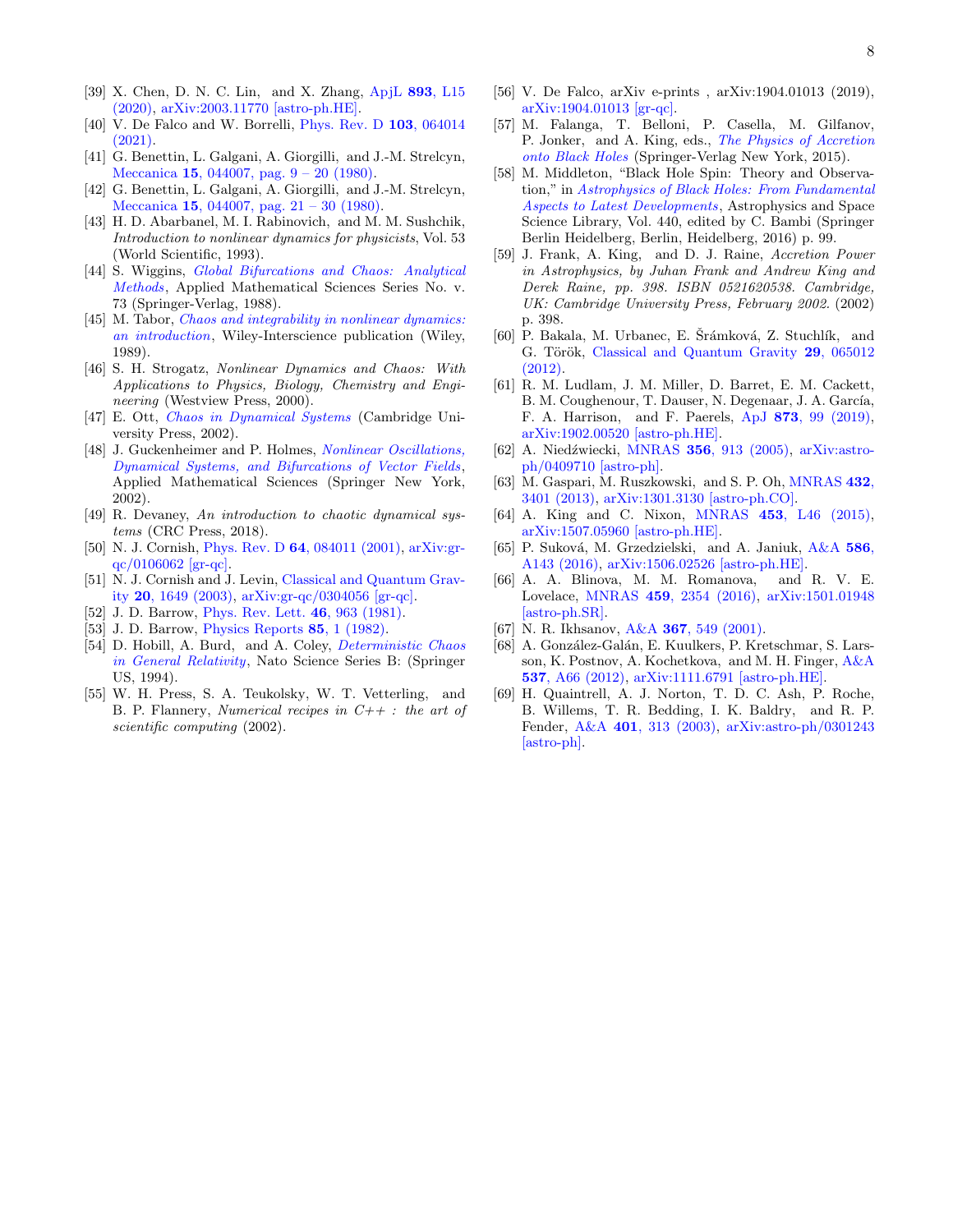| Coefficient       | <b>Explicit expression</b>                                                                                                                                                                                                                                                                                                                                                              |
|-------------------|-----------------------------------------------------------------------------------------------------------------------------------------------------------------------------------------------------------------------------------------------------------------------------------------------------------------------------------------------------------------------------------------|
| $\chi_1$          | $2aM\rho^3r_0\left[2a^2r_0\left(-8M^2+Mr_0+6r_0^2\right)+a^4(4M+3r_0)+r_0^4(9r_0-14M)\right]$                                                                                                                                                                                                                                                                                           |
| $\chi_2$          | $-3\rho_0^2 \left[ r_0^7 \left( 20a^2M^2 + 1 \right) - M r_0^6 \left( 32a^2M^2 + 5 \right) + 2r_0^5 \left( 12a^4M^2 + a^2 + 3M^2 \right) \right]$                                                                                                                                                                                                                                       |
|                   | $+a^2r_0^3\left(-16a^2M^4+4a^2M^2+a^2+12M^2\right)-a^2Mr_0^2\left(5a^2+12M^2\right)+10a^4M^2r_0-8a^2Mr_0^4-2a^6M$                                                                                                                                                                                                                                                                       |
| $\chi_3$          | $2aM\rho_0r_0^2\left[-4\mathrm{Ma}^2r_0^3\left(2a^2M^2+9\right)+r_0^6\left(44a^2M^2+3\right)-18Mr_0^5\left(4a^2M^2+1\right)+3r_0^4\left(16a^4M^2+3a^2+8M^2\right)\right]$                                                                                                                                                                                                               |
|                   | $+a^2r_0^2\left(4a^2M^2+9a^2+36M^2\right)-2a^2Mr_0\left(8a^4M^2+9a^2+12M^2\right)+3a^4\left(a^2+4M^2\right)\right]$                                                                                                                                                                                                                                                                     |
| $\chi_4$          | $r_0 \left[ 6a^4r_0^2 \left( -2a^4M^2 + 12a^2M^4 + a^2 + 2M^2 \right) + 4a^2r_0^4 \left( -8a^4M^6 - 2a^4M^2 + 3a^2 + 12M^2 \right) \right]$                                                                                                                                                                                                                                             |
|                   | $+2a^2Mr_0^3\left(16a^6M^3+6a^4M^2-24a^2M^3-15a^2-4M^2\right)+3r_0^8\left(1-16a^4M^4\right)$                                                                                                                                                                                                                                                                                            |
|                   | $+2Mr_0^7(40a^4M^4+6a^2M^2-9)+2r_0^6(-24a^6M^4-6a^4M^2-12a^2M^4+5a^2+18M^2)$                                                                                                                                                                                                                                                                                                            |
|                   | $+2Mr_0^5\left(8a^6M^4+24a^4M^2-21a^2-12M^2\right)-6a^6Mr_0\left(4a^2M^2+1\right)+a^8\right]$                                                                                                                                                                                                                                                                                           |
| $\xi_1$           | $-6aMr_0^2\rho_0^2(a^2+3r_0^2)$                                                                                                                                                                                                                                                                                                                                                         |
| $\xi_2$           | $\rho_0 \left[ 2r_0^5 \left( 18 a^2 M^2 - 1 \right) + 3 a^2 r_0^3 \left( 4 a^2 M^2 - 1 \right) + a^2 r_0 \left( 6 M^2 - a^2 \right) - a^2 M r_0^2 - 2 a^4 M + 3 M r_0^4 \right]$                                                                                                                                                                                                        |
| $\xi_3$           | $2 a M r_0 \left[3 r_0^5 \left(1-4 a^2 M^2\right)+a^2 r_0^3 \left(3-4 a^2 M^2\right)+2 a^2 M^2 r_0-a^2 M r_0^2-2 a^4 M-5 M r_0^4\right]$                                                                                                                                                                                                                                                |
| $\psi_1$          | $\nu_0^2 \left[ a^2 \left( 2M^2 - Mr_0 + r_0^2 \right) + r_0^3 (r_0 - 2M) \right] + M \left( 2a^2 (r_0 - 2M) + r_0^3 \right)$                                                                                                                                                                                                                                                           |
| $\psi_2$          | $2a^3bMr_0^3\left(-2M^2+Mr_0-3r_0^2\right)+4a^5bM^2r_0^2+a^2r_0^4\left(-12M^2+2Mr_0+5r_0^2\right)$                                                                                                                                                                                                                                                                                      |
|                   | $+a^4r_0(2M+r_0)\left(-6M^2+Mr_0+4r_0^2\right)+a^6(2M+r_0)^2+2abMr_0^6(5M-3r_0)+r_0^7(2r_0-3M)$                                                                                                                                                                                                                                                                                         |
| $\psi_3$          | $-2 a M \nu_0 \left[ a^2 r_0^3 \left( 12 M^2 - 23 M r_0 + 17 r_0^2 \right) + 3 a^6 (M + r_0) - a^4 r_0 (M - r_0) (4 M + 11 r_0) + 3 r_0^6 (3 r_0 - 7 M) \right]$                                                                                                                                                                                                                        |
| $\psi_4$          | $-M\left[2a^4r_0\left(2M^2+5Mr_0-4r_0^2\right)+a^2r_0^4(25M-7r_0)-3a^6(M+r_0)-2r_0^7\right]$                                                                                                                                                                                                                                                                                            |
| $\psi_5$          | $-a^2r_0^4\left(20M^2-9Mr_0+r_0^2\right)+a^4Mr_0\left(-2M^2-5Mr_0+10r_0^2\right)+3a^6M(M+r_0)+r_0^7(4M-r_0)$                                                                                                                                                                                                                                                                            |
| $a_{11}$          | $\frac{A\gamma_0}{r_0}\frac{\left(1-2\nu_0^2\right)\left[(\rho_0-2abMr_0)^2+b^2\Delta_0\right]-b\sqrt{\Delta_0}\nu_0\left(3\nu_0^2-1\right)\left(2abMr_0-\rho_0\right)}{\sqrt{\Delta_0}\rho_0(2abMr_0-\rho_0)\sqrt{1-\frac{b^2\Delta_0}{(\rho_0-2abMr_0)^2}}}$                                                                                                                          |
|                   | $\frac{A_{\gamma_0\sqrt{\rho_0}r_0^2} \left[\left(\nu_0^2+1\right)(2abMr_0+\rho_0)-2b\sqrt{\Delta_0}\nu_0\right]} {\sqrt{\wedge\wedge}}-M\left[-4a^2Mr_0-2a\sqrt{\Delta_0}\nu_0\left(a^2+3r_0^2\right)+(a^2+r_0^2)^2\right]}$                                                                                                                                                           |
| $a_{12}$          |                                                                                                                                                                                                                                                                                                                                                                                         |
| $a_{13}$          | $\frac{\frac{\gamma_0^2 \rho_0^{3/2} r_0^3}{r_0^2 \rho_0^{3/2} r_0^3}}{-A\frac{\left\{b \Delta_0^{3/2} \left(\nu_0^2+1\right) \left[b^3 \xi_3+b^2 \xi_2+b \xi_1+\rho_0^3 r_0 \left(a^2+3 r_0^2\right)\right]+\nu_0 \left(b^4 \chi_4+b^3 \chi_3+b^2 \chi_2+b \chi_1-r_0 \rho^6\right)\right\}}{\gamma_0 \Delta_0^{3/2} \rho_0^2 r_0^3 \left(1-\frac{b^2 \Delta_0}{(\rho_0-2 a b M r_0)^$ |
| $a_{21}$          | $\frac{\sqrt{\Delta_0}\left(a^4M+\gamma_0^2r_0\psi_1\right)-A\gamma_0\sqrt{\rho_0}\left(-2abMr_0-b\sqrt{\Delta_0}\nu_0^3+\rho\right)}{\sqrt{\Delta_0}\rho^{3/2}r_0^2\nu_0^2}$                                                                                                                                                                                                           |
| $a_{22}$          | $A \frac{\nu_{0} \left[(\rho -2 a b M r_{0})^{2}-2 b^{2} \Delta_{0}\right]+b \sqrt{\Delta_{0}} \left(\rho_{0}-2 a b M r_{0}\right)}{\gamma_{0} \sqrt{\Delta_{0}} \rho_{0} r_{0} \nu_{0} (2 a b M r_{0}-\rho_{0}) \sqrt{\frac{b^{2} \Delta_{0}}{\left(\rho -2 a b M r_{0}\right)^{2}}+1}}$                                                                                               |
| $a_{23}$          | $\left. A \sqrt{\rho_0} r_0 \left[ \psi_2 - b \Delta_0^{3/2} r_0^2 \nu_0 \left(a^2+3 r_0^2 \right) \right] - \gamma_0 \Delta_0 M \Big[ \sqrt{\Delta_0} \Big( \nu_0^2 \psi_5 + \psi_4 \Big) + \psi_3 \Big]$                                                                                                                                                                              |
| $a_{32}$          | $\sqrt{20^{3/2} \rho_0^{5/2} r_0^5 \nu_0}$<br>$\frac{\Delta_0 \nu_0}{\sqrt{\rho_0} r_0}$                                                                                                                                                                                                                                                                                                |
| $a_{31} = a_{33}$ | $\theta$                                                                                                                                                                                                                                                                                                                                                                                |

<span id="page-8-0"></span>TABLE I. Explicit expressions of the coefficients of the linearized matrix A, where  $a_{ij} = \partial f_i/\partial X_j$ . The quantities with subscript 0 mean that they are evaluated in  $\nu_0, r_0$ . They can be found also in the related Mathematica notebook.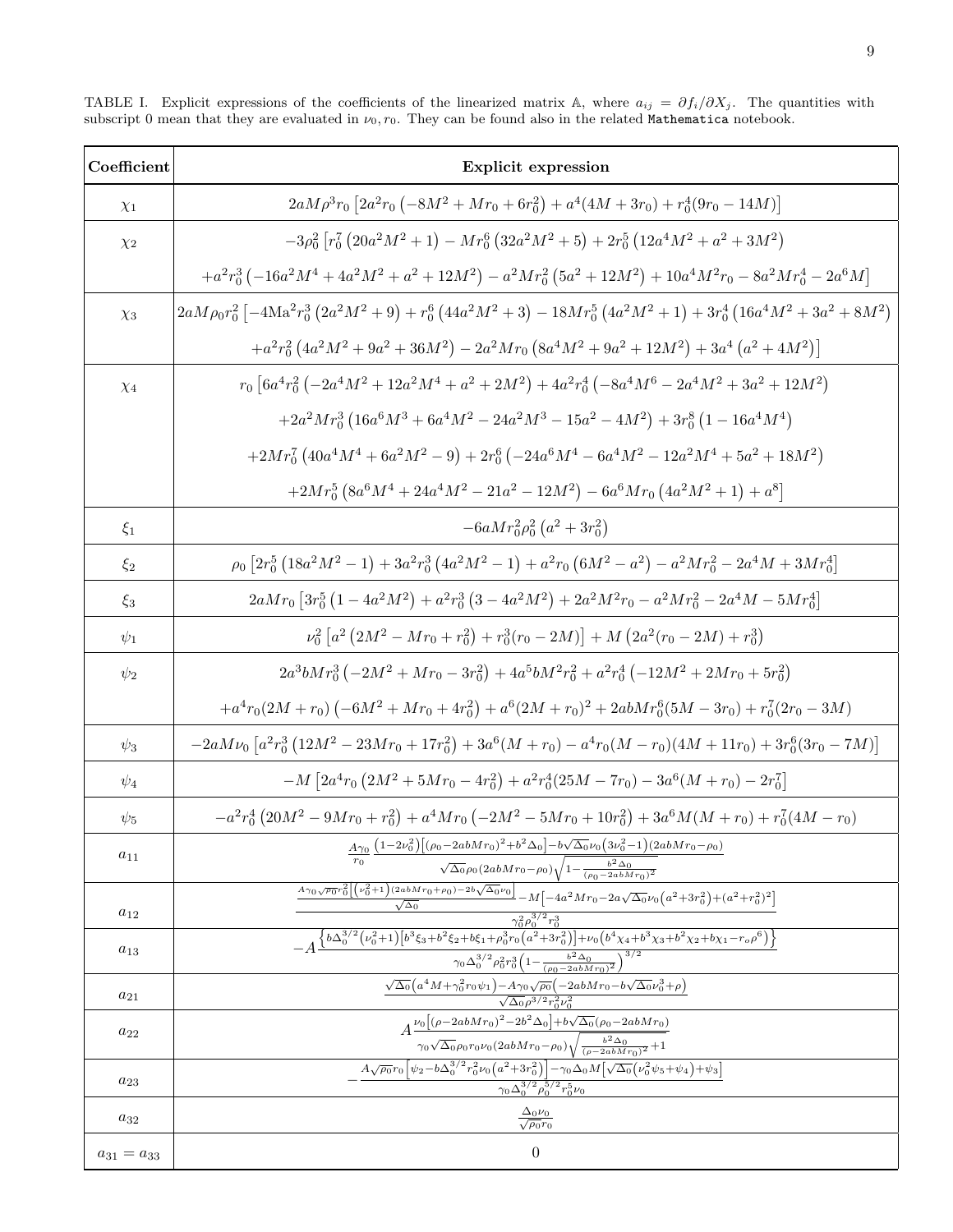<span id="page-9-0"></span>SIM. ν<sup>p</sup> α<sup>p</sup> r<sup>p</sup> b A a r<sup>0</sup> Tλ¯ TPR Tλ¯/TPR  $\# \parallel$   $\vert$   $\vert$   $(M) \Vert (M) \vert$   $\vert$   $\vert$   $(M) \Vert$   $(M) \vert$   $(M)$  $1 \parallel 0.82 \parallel 0.52 \parallel 2.84 \parallel 3 \parallel 0.0001 \parallel 0 \parallel 2.00 \parallel 7.97 \times 10^6 \parallel 178703.57 \parallel 44.59$ 2 | 0.72 | 0.30 | 3.51 | 3 | 0.0001 | 0 | 2.00 | | 7.97  $\times$  10<sup>6</sup> | 178703.57 | 43.60  $3 \parallel 0.89 \parallel 0.76 \parallel 2.39 \parallel 3 \parallel 0.001 \parallel 0.1 \parallel 1.9950 \parallel 587441.09 \parallel 47363.77 \parallel 12.40$  $4 \parallel 0.92 \parallel 0.91 \parallel 2.25 \parallel 3 \parallel 0.001 \parallel 0.1 \parallel 1.9950 \parallel 587441.09 \parallel 47397.65 \parallel 12.39$  $5 \parallel 0.79 \parallel 0.45 \parallel 2.80 \parallel 3 \parallel 0.01 \parallel 0.2 \parallel 1.9800 \parallel 14352.60 \parallel 5164.82 \parallel 2.78$ 6  $\parallel$  0.75  $\parallel$  0.35  $\parallel$  3.03  $\parallel$  3  $\parallel$  0.01  $\parallel$  0.2  $\parallel$  1.9800  $\parallel$  14352.60  $\parallel$  5187.24  $\parallel$  2.77  $7 \parallel 0.75 \parallel 0.34 \parallel 2.92 \parallel 3 \parallel 0.01 \parallel 0.3 \parallel 1.9541 \parallel 2470.75 \parallel 5347.96 \parallel 0.46$  $8$   $\parallel$   $0.73$   $\parallel$   $0.29$   $\parallel$   $3.06$   $\parallel$   $\parallel$   $\parallel$   $0.01$   $\parallel$   $0.3$   $\parallel$   $1.9541$   $\parallel$   $2470.75$   $\parallel$   $5350.97$   $\parallel$   $\parallel$   $0.46$ 9 || 0.77 | 0.36 | 2.70 || 3 | 0.01 | 0.4 | 1.9167 || 15.79 | 5558.25 |  $2.84 \times 10^{-3}$  $10 \parallel 0.73 \parallel 0.29 \parallel 2.88 \parallel 3 \parallel 0.01 \parallel 0.4 \parallel 1.9167 \parallel 15.79 \parallel 5583.53 \parallel 2.83 \times 10^{-3}$ 11 || 0.29 | 0.73 | 14.31 || 3 | 0.1 | 0.5 | 4.55 || 24.14 | 3397.87 | 7.10  $\times$  10<sup>3</sup>  $12 \parallel 0.40 \parallel 0.33 \parallel 7.35 \parallel 3 \parallel 0.1 \parallel 0.5 \parallel 4.55 \parallel 24.14 \parallel 2691.15 \parallel 0.01$ 13 0.62 0.04 3.37 3 0.1 0.6 5.62 213.32 3733.26 0.06 14 0.62 0.03 3.42 3 0.1 0.6 5.62 213.32 3727.37 0.06  $15 \parallel 0.14 \parallel 0.24 \parallel 21.31 \parallel 3 \parallel 0.1 \parallel 0.7 \parallel 6.16 \parallel 264.20 \parallel 264.20 \parallel 0.06$ 16 || 0.70 | 0.22 | 3.29 || 3.1 | 0.1 | 0.3 | 1.9698 || 4.83 | 1029.39 | 4.69 × 10<sup>-3</sup> 17 0.67 0.11 3.17 3.1 0.1 0.5 5.88 619.76 4193.14 0.15 18 0.63 0.03 3.61 3.2 0.1 0.5 6.82 557.15 5227.02 0.11  $19 \parallel 0.61 \parallel 0.05 \parallel 4.03 \parallel 3.3 \parallel 0.1 \parallel 0.4 \parallel 7.22 \parallel 415.77 \parallel 5608.68 \parallel 0.07$  $20 \parallel 0.60 \mid 0.05 \parallel 4.36 \parallel 3.4 \mid 0.1 \mid 0.3 \mid 7.66 \parallel 499.52 \mid 6182.17 \mid 0.08$ 

TABLE II. Numerical simulations performed using as test particle's initial conditions  $(r_p, \alpha_p, \nu_p)$  and the PR effect model parameters b, A, a together with the critical hypersurface radius  $r_0$ . As a result we obtain the Lyapunov timescale  $T_\lambda$ , the PR timescale  $T_{\text{PR}}$ , and the the ratio between these two times in order to see whether the PR effect is important.